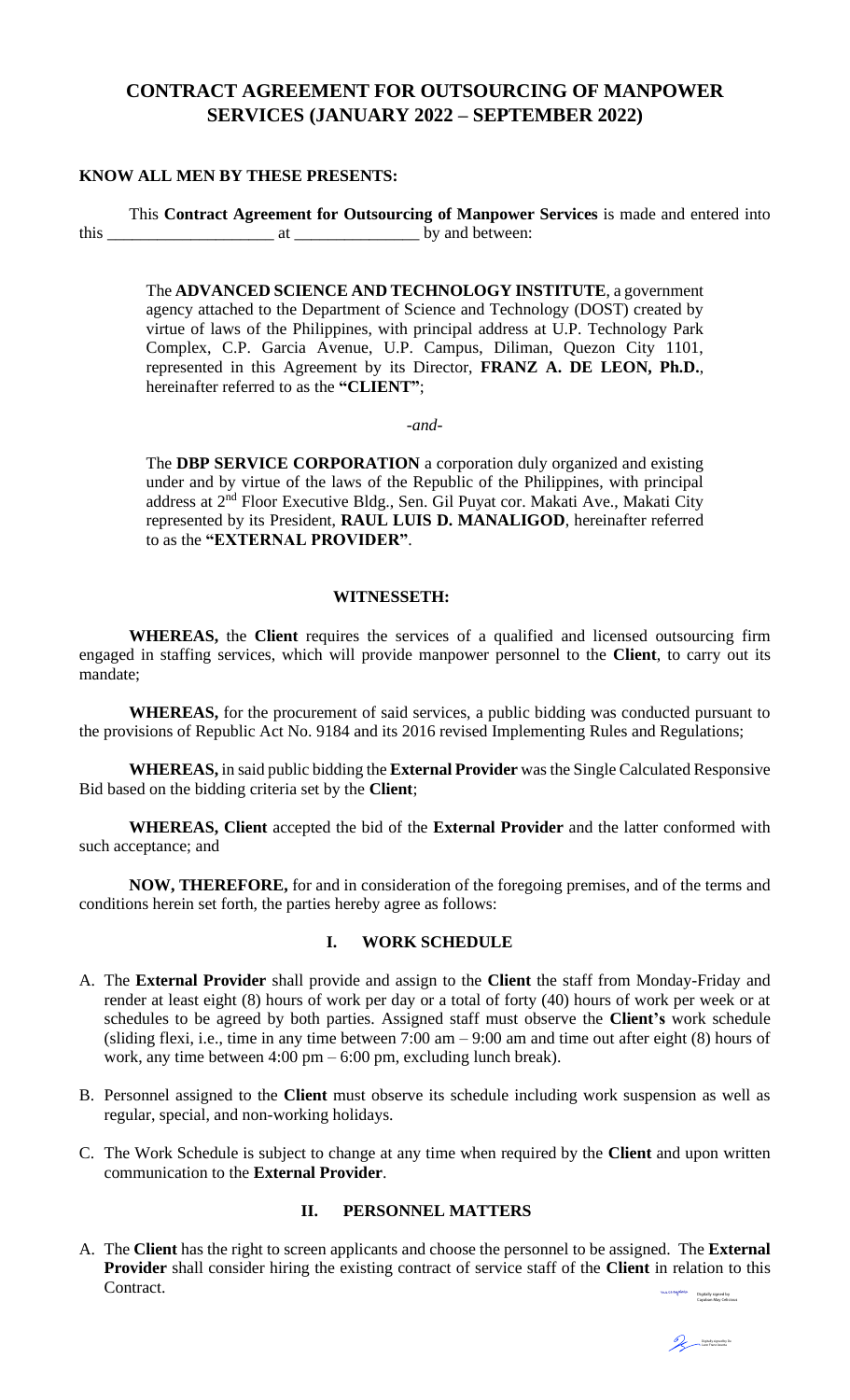- B. The **External Provider** shall provide a copy of the pre-employment examinations results to the **Client** and a copy of employment requirements submitted by the assigned employees. These documents should be submitted to the **Client** on the first day of employee assignment to the **Client**.
- C. The personnel shall be exclusively assigned by the **External Provider** to the **Client**. They are required to observe the **Client's** Office Rules and Regulations and must conduct themselves in a manner appropriate for a government employee (even if there is no employee-employer relationship) as they are serving as part of the organization.
- D. The **External Provider** is not precluded from implementing its own Office Rules and Regulations governing the employment of staff assigned to the **Client**, such as but not limited to, attendance and punctuality. It should be noted, however, that the former should notify the latter in writing at least two (2) weeks before any disciplinary action is meted out.
- E. The employees to be hired under this Contract are monthly-paid employees consistent with the definition of the Department of Labor and Employment as *"those who are paid every day of the month, including unworked rest days, special days, and regular holidays" (Handbook Workers' Statutory Monetary Benefits, 2019 Edition, Section 1, Minimum Wage, Subsection D).*
- F. The **External Provider** shall pay the personnel the required salaries and benefits mandated by law.
- G. The **External Provider** shall provide the **Client** the list of benefits to be given to the assigned personnel, including those that are company-initiated.
- H. The personnel shall undergo performance evaluation by the **Client**, which will serve as basis for his/her continuation of services/assignment to the **Client**.
- I. The **Client** has the right to request for the relief and immediate replacement of assigned personnel from the **Client** in case of violation of the rules and regulations, as well as internal policies of the **Client** and of the **External Provider**, or for any other reasonable cause such as, but not limited to:
	- 1. Serious misconduct or willful disobedience of the assigned personnel of the rules and regulations, as well as internal policies of the Institute;
	- 2. Habitual neglect of duties;
	- 3. Fraud or willful breach of trust by the assigned personnel; and
	- 4. Commission of a crime or offense by the assigned personnel against **Client**.
- J. The **Client** has the right to request for a reliever to temporarily substitute the assigned personnel to cover unexpected events, such as but not limited to long-term sickness absence, maternity leave, bereavement leave, study leave, among others, of the assigned personnel.
- K. The **External Provider** shall, on behalf of its employees to be assigned to the **Client**, agree to assign to the **Client** all IP rights including but not limited to patents, utility models, industrial designs, trademarks, copyrights and related rights arising and generated from the services its employees will render for the **Client** in exchange of salary, honorarium, or any remuneration that the employees will be receiving.
- L. The **External Provider** shall ensure that a Deed of Assignment, provided by the **Client**, is signed by each employee assigned to the **Client** as an annex to their employment contract. It shall provide that, in exchange of the salary received, the employee shall assign all its IP rights to the **Client**, which are related to their outputs produced during the course of their assignment to the **Client**. The **External Provider** shall provide the **Client** a certified true copy of the signed Deed of Assignment.
- M. The **External Provider** shall require its personnel who will be assigned to the **Client** to execute all documents and do all acts as may be deemed necessary by the **Client**, to give effect to the terms provided under Personnel Matters Section, Items 10 and 11 of this Contract. All documents should be submitted to the **Client** on the first working day of the assigned employee.
- N. The personnel must secure clearance for all accountabilities at the end of his/her assignment in the **Client**. The **External Provider** must ensure that the assigned personnel shall secure necessary clearances for all accountabilities at the end of his/her assignment in the **Client** or in case of voluntary resignation or retirement. Failure to submit all the required documents and clearances shall mean withholding of monetary benefits due to the assigned personnel.

Digitally signed by Cayaban May Celicious Digitally signed by De Leon Franz Asunta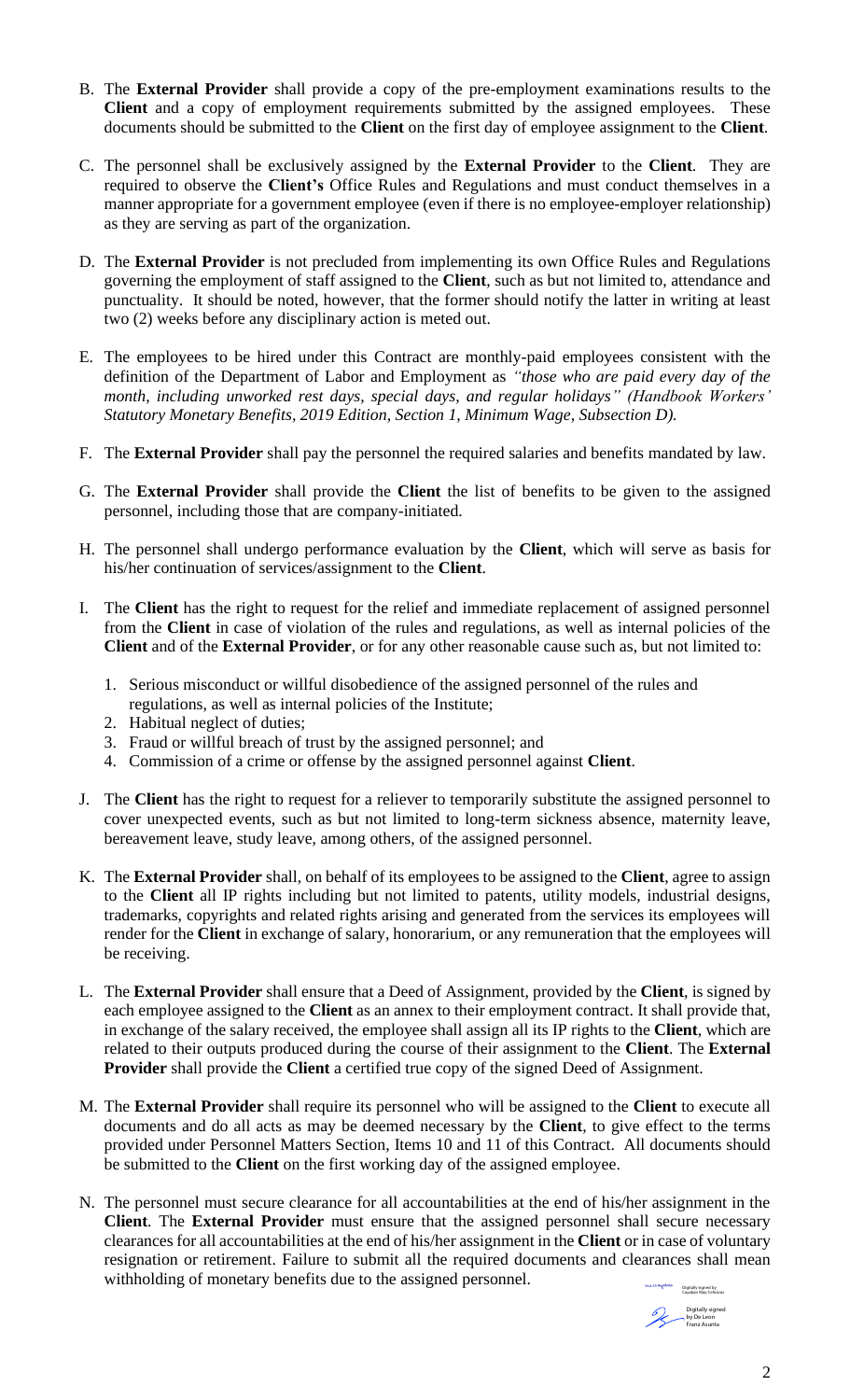- O. The **External Provider** shall guarantee payment of salaries of staff for the first three (3) months of the contract even prior to the release of funds from the **Client**.
- P. In case the **Client** requires deployment and other activities that require traveling, the **External Provider** shall process requirements for travel, per advice of the **Client**. Travel expenses shall be billed separately, the cost of which is exclusive of the contract price.

## **III. CONTRACT PRICE**

- A. The total contract price for the Outsourcing of Manpower Services is **Forty-Nine Million Eight Hundred Sixty-One Thousand Four Hundred Twelve Pesos and 1/100 Only (₱49,861,412.01)**.
- B. The billable amount under this contract and/or the contract price may be adjusted or updated in consideration of any of the following, subject to availability of funds:
	- 1. Government-mandated increase on the minimum wage, cost of living allowance, Social Security System (SSS), Philippine Health Insurance Corporation (PhilHealth) and Home Development Mutual Fund (Pag-IBIG Fund) contributions or other similar increase mandated by the appropriate government authority.
	- 2. In order to implement the adjustment, the **External Provider** should notify the **Client**, in writing, about the increase in contributions duly supported by an updated/adjusted monthly billing rate per salary grade. Upon approval of the **Client** of the updated/adjusted monthly billing rate, the same can be immediately implemented.
	- 3. Additional work/Overtime (OT) required by the **Client** or deductive work (undertime and absences). The total cost of additive work or deductive work shall be based on the unit cost specified in the Contract Price including any approved adjustments during contract implementation. Payment for overtime work may also be charged against the savings generated from undertime and absences of outsourced staff.
	- 4. The **External Provider** should ensure that the OT claim is supported by required supporting documents per the internal rules and regulation of the **Client** on the matter.
	- 5. Increase in salaries of government employees pursuant to a directive/issuance by the Department of Budget and Management (DBM) which was used as basis in the computation of monthly basic salary rates. In case of salary increase, the unit cost referred to in Contract Price, Item b., shall accordingly be adjusted to the approved amended salary rates.
	- 6. To implement the salary adjustment, the **Client** should notify the **External Provider**, in writing, about the increase in prescribed basic salary rates of employees. The **External Provider** should submit an updated/adjusted monthly billing rate per salary grade. Upon approval of the **Client** of the updated/adjusted monthly billing rate, the same can be immediately implemented.

If any of these adjustments will result in an amount greater than the current contract price a Supplemental Contract indicating the adjusted/updated contract price should be prepared. Otherwise, the documents stipulated above shall suffice.

### **IV. CONTRACT PERIOD**

- A. The term of this Contract shall be effective for a period of **nine (9) months starting and ending in January 2022 and September 2022, respectively**.
- B. The date of delivery of services to the **Client** shall be on **03 January 2022**.
- C. For positions that are required for less than nine (9) months, the **Client** shall notify the **External Provider**, in writing, on the specific start date of said positions.
- D. The **Client** reserves the right to terminate the contract in case the **External Provider** fails to fulfill any of the obligations set forth in this contract. In case of termination, a thirty (30) day notice shall be made by the **Client**. Digitally signed by Cayaban May Celicious

Digitally signed by De Leon Franz Asunta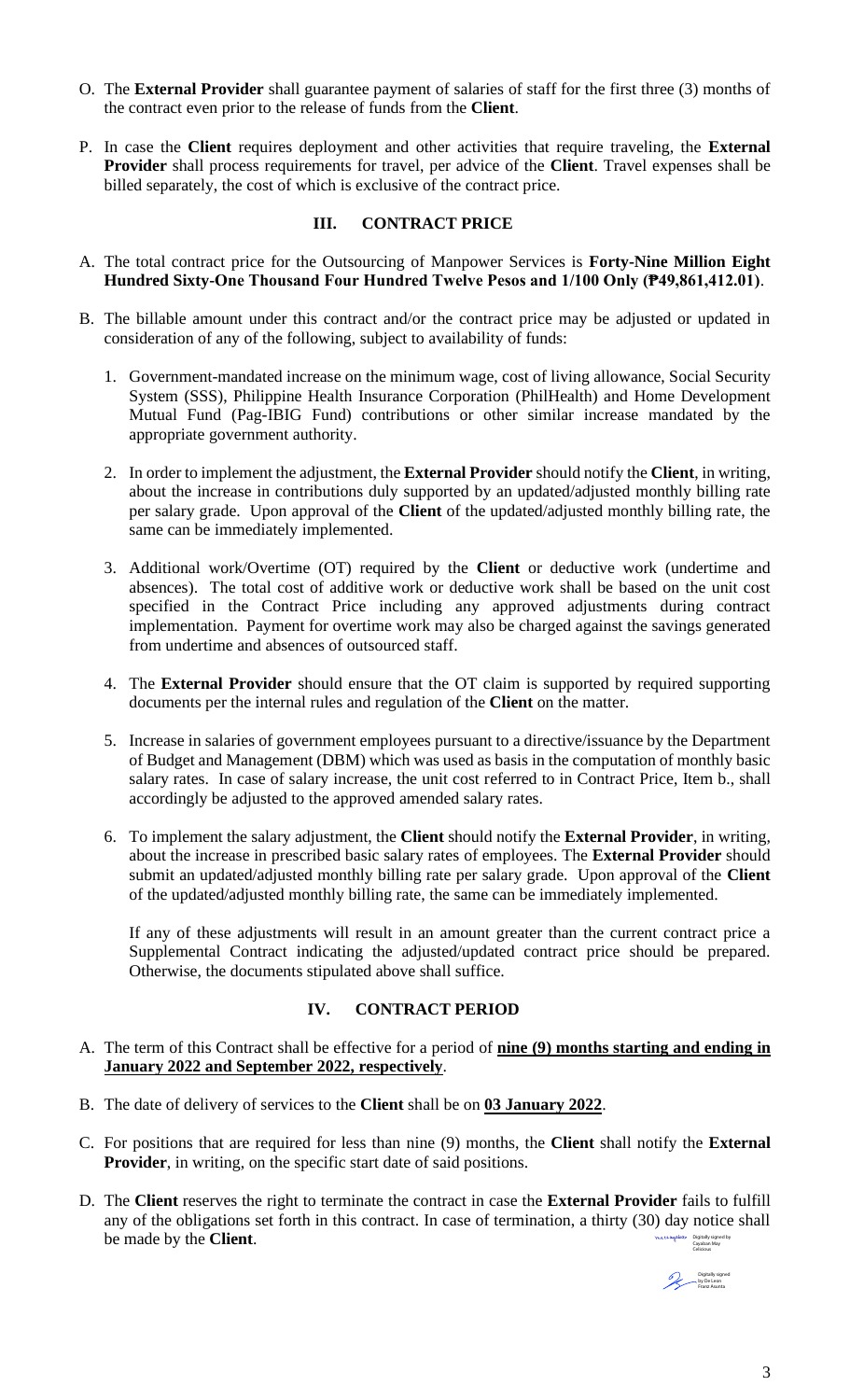## **V. OTHER CONDITIONS**

- A. Any judicial action to enforce any of the terms stated herein shall be instituted and prosecuted in the court of appropriate jurisdiction in Quezon City, Philippines.
- B. The **External Provider** shall guarantee for the loss or damage of the **Client's** property, unless it has been duly established after investigation that said loss or damage did not result from the act, omission, negligence, or fault of the **External Provider** or any of its employees. Such loss or damage must be reported in writing to the **External Provider** within five (5) working days from occurrence or discovery thereof. When such loss or damage is caused by force majeure or fortuitous event, the **External Provider** shall not, in any way, be made responsible.
- C. The assigned personnel are the exclusive employees of the **External Provider** and there exists no employer-employee relationship between them and the **Client**. As such, claims of any nature, financial or otherwise, by the assigned personnel arising out of and/or in connection with their employment by the **External Provider** shall be the sole responsibility of the **External Provider**.
- D. The personnel to be assigned must be trained and with adequate experience, physically and mentally fit, courteous and honest, and are provided by the **External Provider** with identification cards.
- E. The cost of coverage of the assigned personnel for SSS, PhilHealth, Pag-IBIG and other benefits due them shall be the sole responsibility of the **External Provider**.
- F. The assigned personnel shall submit to personnel search and spot check by the **Client's** Security Guards when required and must observe/abide by all security regulations and requirements of the **Client**.
- G. Upon the request of the **Client**, the **External Provider** shall relieve any of its assigned personnel with whom the **Client** has lost trust and confidence, or who was found inefficient, disobedient, or disrespectful or for any other valid or justifiable reason.
- H. The **Client** is not answerable or liable whatsoever for any claim of the assigned personnel arising from the performance of their duties and/or in the course of employment with the **External Provider**, including claims for benefits due to the **External Provider's** personnel.
- I. The **External Provider** shall provide a dedicated contact person who shall be responsible in addressing concerns relative to the implementation of this contract.

# **VI. CONFIDENTIALITY**

The **Client** and the **External Provider** shall hold in strict confidence all information furnished by one to the other and shall not disclose the same to any third party without the prior written consent of the other party to the party providing such confidential information. The **Client** and the **External Provider** shall sign a non-Disclosure agreement to effect this provision. Additionally, the **External Provider** shall extend such agreement with all employees to be assigned to the **Client** by requiring the signing of a similar document. The **External Provider** shall furnish the **Client** a copy of such document.

It is hereby further agreed that both parties shall likewise hold on strictest confidence all information relating to this Contract that may be entered into by the parties and shall not disclose to information unless expressly agreed upon in writing by the parties hereto.

### **VII. AMENDMENT**

The **Client** may change the number of positions and position titles, as well as create additional positions, initially identified under this procurement contract, provided that the amendments shall not exceed the approved contract price and that the position titles are based on the DOST Profile of Contract of Service. These changes shall be communicated in writing with the **External Provider** and shall take effect upon the agreement of both parties.

Any other amendment in the terms, conditions, or provisions not stipulated in this document should be covered by a separate agreement as proposed and agreed upon by the **Client** and **External Provider**.

Digitally signed by Cayaban May Celicious Digitally signed by De Leon Franz Asunta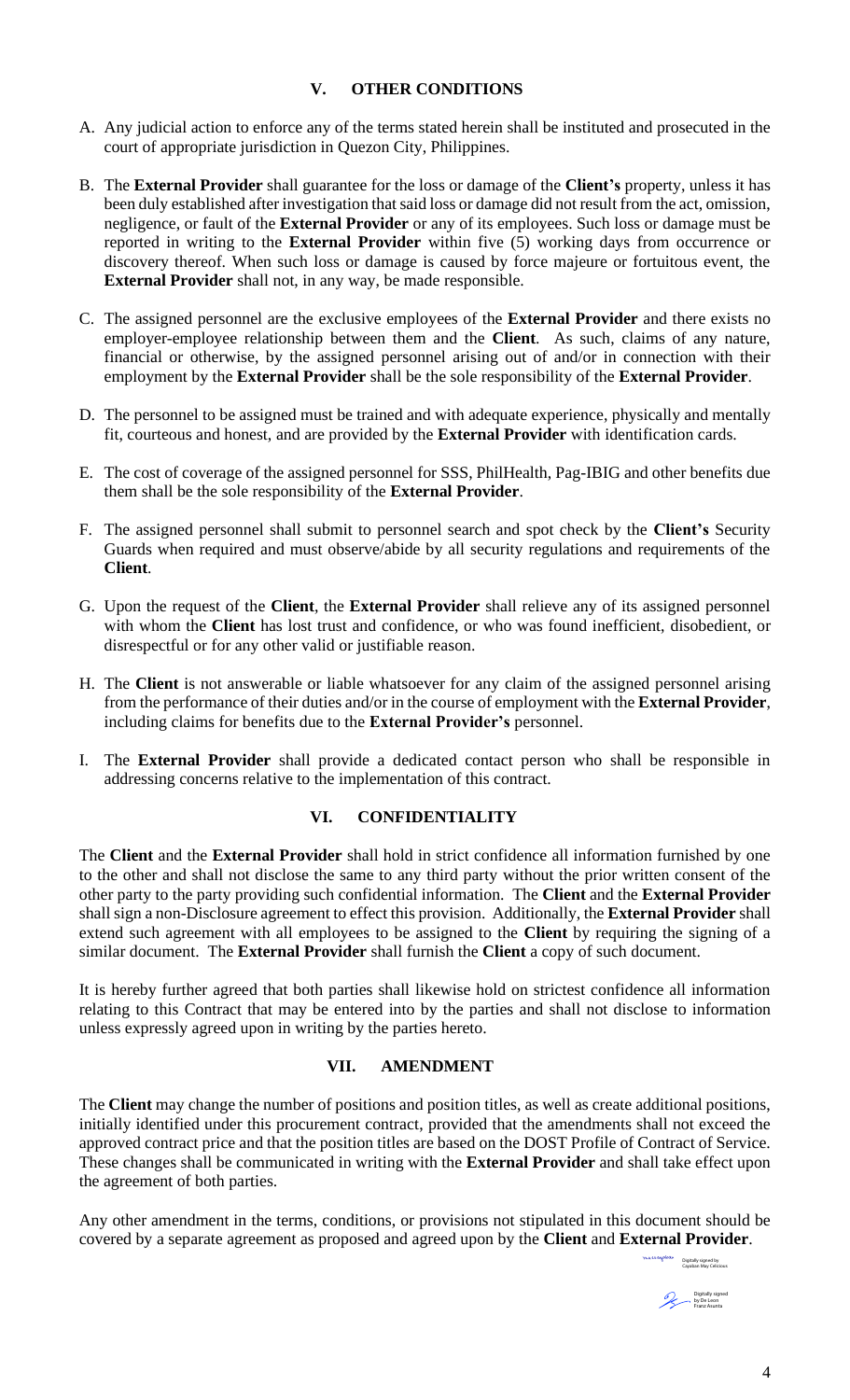#### **VIII. PERFORMANCE SECURITY**

The **External Provider** shall post a Performance Security prior to the signing of Contract, in the form of surety bond callable upon demand issued by a surety or insurance company duly accredited by the Insurance Commission, equivalent to thirty (30%) percent of the annual Contract Price.

#### **IX. SEPARABILITY**

Any part, provision, or representation relative to this Contract, which is prohibited, or which is held to be void or unenforceable shall be ineffective to the extent of such prohibition or unenforceability without invalidating the remaining provisions hereof.

### **ADVANCED SCIENCE AND TECHNOLOGY INSTITUTE**

Digitally signed by De Leon Franz

**FRANZ A. DE LEON, Ph.D.** Director, DOST-ASTI

Asunta

by:

#### **DBP SERVICE CORPORATION**

by:

**RAUL LUIS D. MANALIGOD** President

# **SIGNED IN THE PRESENCE OF**

**MAY C. CAYABAN** Chief Administrative Officer <mark>ma ca awaban Digitally signed</mark> by Cayaban May Celicious

 **\_\_\_\_\_\_\_\_\_\_\_\_\_\_\_\_\_\_\_\_\_\_\_\_\_\_\_\_\_\_\_\_ Digitally** signed by Melendrez Lester Mae Dela Cruz

### **CERTIFIED FUNDS AVAILABLE**

Digitally signed by Gay Concepcion S. gammy Bugagao

# **GAY CONCEPCION S. BUGAGAO**

Accountant III

ORS 2022-01-000001 Amount: 49,861,412.01